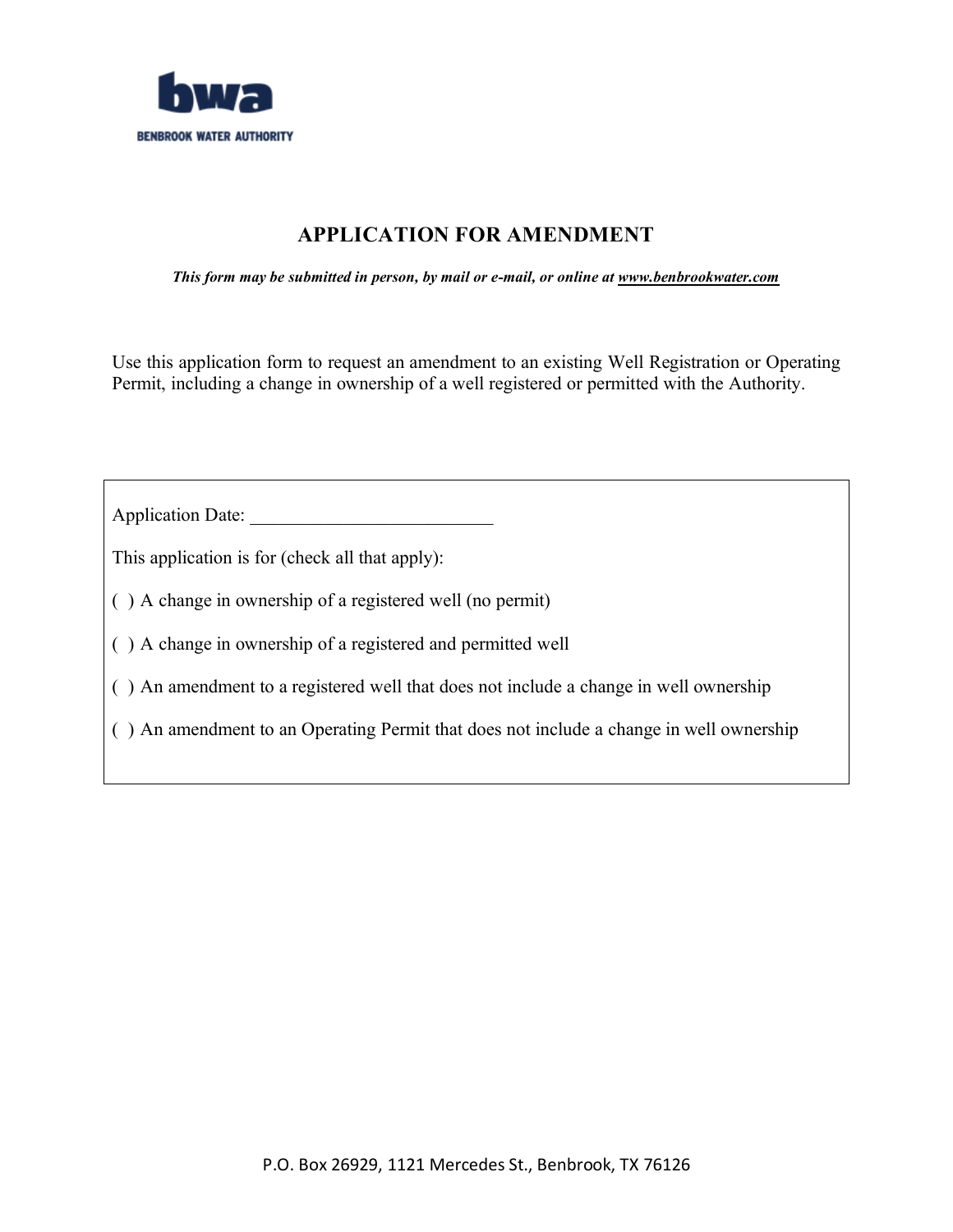# **I. CURRENT WELL REGISTRATION/OPERATING PERMIT HOLDER INFORMATION**

| First Name: Last Name: Last Name:                                 |  |
|-------------------------------------------------------------------|--|
| Title: $\qquad \qquad$                                            |  |
| *Please include street number, street name, city, state, and zip) |  |
|                                                                   |  |

## **II. REASON FOR AMENDMENT**

Is this application to notify the Authority of a change in ownership of a registered or permitted well? ( ) Yes ( ) No

# **If "Yes," skip to Section III. If "No," provide the following information and sign and date the Certification at the end of this application.**

Describe the amendment(s) sought and the reason the amendment(s) is needed below:

Documentation supporting the request for amendment (list here and attach documents as applicable):

\_\_\_\_\_\_\_\_\_\_\_\_\_\_\_\_\_\_\_\_\_\_\_\_\_\_\_\_\_\_\_\_\_\_\_\_\_\_\_\_\_\_\_\_\_\_\_\_\_\_\_\_\_\_\_\_\_\_\_\_\_\_\_\_\_\_\_\_\_\_\_\_

\_\_\_\_\_\_\_\_\_\_\_\_\_\_\_\_\_\_\_\_\_\_\_\_\_\_\_\_\_\_\_\_\_\_\_\_\_\_\_\_\_\_\_\_\_\_\_\_\_\_\_\_\_\_\_\_\_\_\_\_\_\_\_\_\_\_\_\_\_\_\_\_

\_\_\_\_\_\_\_\_\_\_\_\_\_\_\_\_\_\_\_\_\_\_\_\_\_\_\_\_\_\_\_\_\_\_\_\_\_\_\_\_\_\_\_\_\_\_\_\_\_\_\_\_\_\_\_\_\_\_\_\_\_\_\_\_\_\_\_\_\_\_\_\_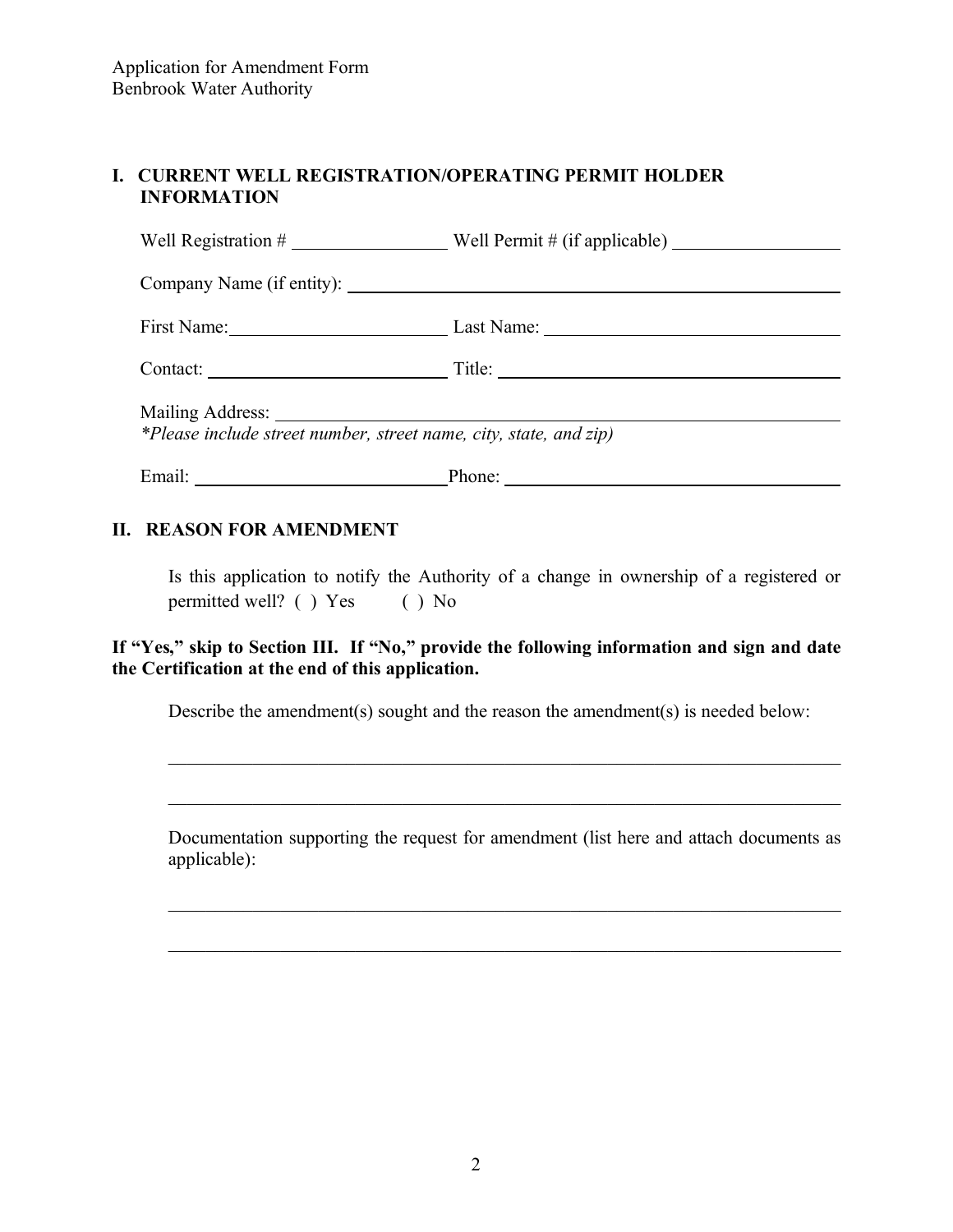#### **III. TRANSFER OF OWNERSHIP**

Absent an express reservation of rights in the transferor, the transfer of ownership of the well(s) designated by an Operating Permit is presumed to transfer ownership of the permit, and the transfer of the land and well site on which the well is located is presumed to transfer ownership of the well. The ownership of an Operating Permit may be transferred separately from the ownership of a well or the underlying land, subject to the Authority's rules and the permit's conditions.

Upon transfer of ownership of any well(s), written notice must be given to the Authority by the transferor or transferee as soon as practicable, but not longer than forty-five (45) days, and an application for an amendment to the well registration or permit, as applicable, must be submitted. This application is necessary to transfer information in the Authority's records related to ownership of a well, whether or not a permit from the Authority is required or has been issued for the well, and any well registration and/or permit associated with the well.

#### **New Owner (transferee) Information (***if different from Current Well Owner on page 1***)**

|                        | Company Name (if entity):                                                                                                                                                                                                      |
|------------------------|--------------------------------------------------------------------------------------------------------------------------------------------------------------------------------------------------------------------------------|
|                        | First Name: Last Name: Last Name:                                                                                                                                                                                              |
|                        |                                                                                                                                                                                                                                |
|                        |                                                                                                                                                                                                                                |
|                        | *Please include street number, street name, city, state, and zip)                                                                                                                                                              |
|                        | Email: Phone: Phone: Phone: Phone: Phone: Phone: Phone: Phone: Phone: Phone: Phone: Phone: Phone: Phone: Phone: Phone: Phone: Phone: Phone: Phone: Phone: Phone: Phone: Phone: Phone: Phone: Phone: Phone: Phone: Phone: Phone |
| <b>Permitted Wells</b> |                                                                                                                                                                                                                                |
|                        | Complete this section only if the well is subject to a permit issued by the Authority.                                                                                                                                         |
|                        |                                                                                                                                                                                                                                |
| Current meter reading: | Date read:                                                                                                                                                                                                                     |